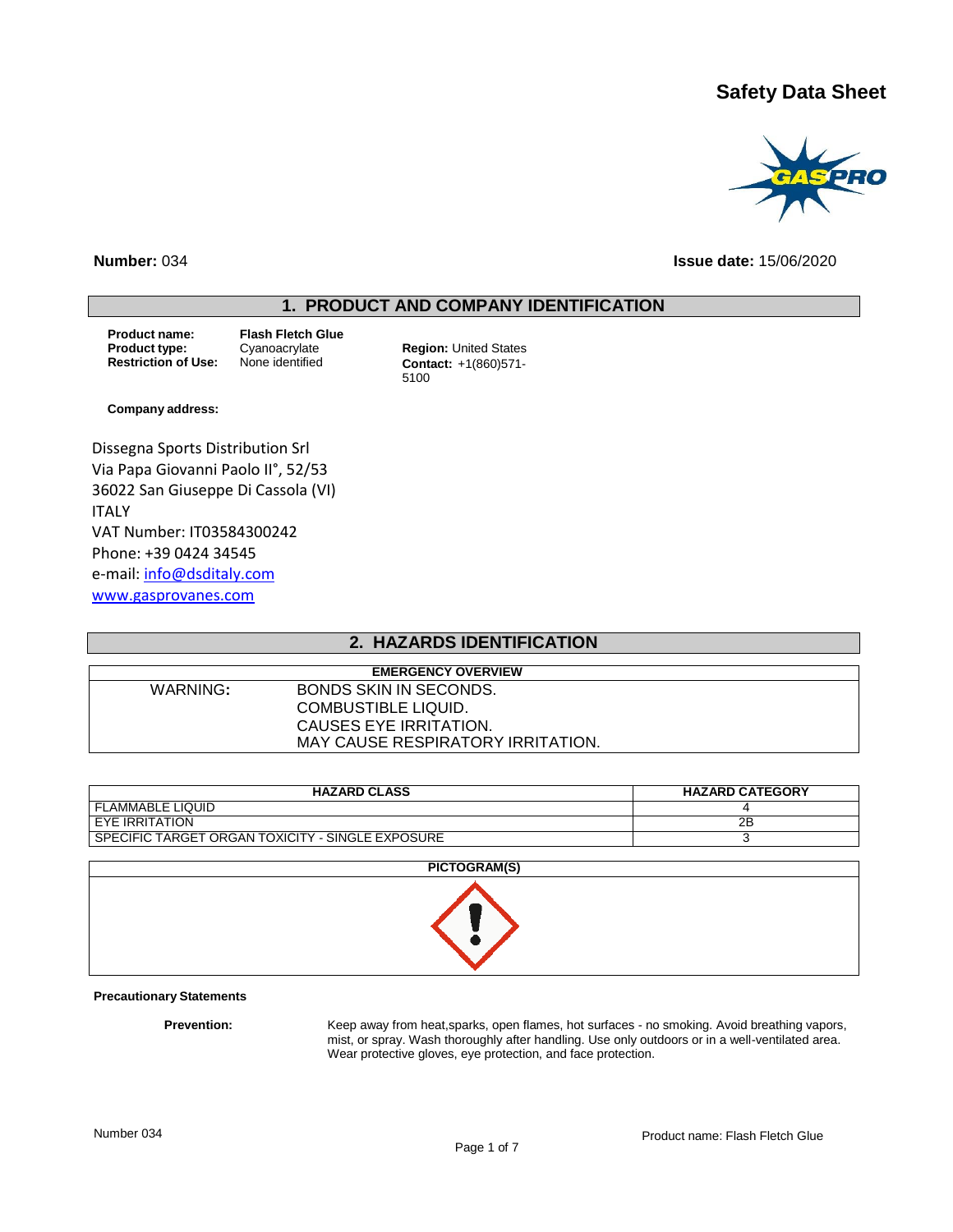| Response: | IF INHALED: Remove person to fresh air and keep comfortable for breathing.<br>IF IN EYES: Rinse cautiously with water for several minutes. Remove contact lenses, if<br>present and easy to remove. Continue rinsing. Call a poison control center or physician if you<br>feel unwell. If eye irritation persists: Get medical attention. In case of fire: Use foam, dry<br>chemical or carbon dioxide to extinguish. |
|-----------|-----------------------------------------------------------------------------------------------------------------------------------------------------------------------------------------------------------------------------------------------------------------------------------------------------------------------------------------------------------------------------------------------------------------------|
| Storage:  | Store in a well-ventilated place. Keep container tightly closed. Store in a well-ventilated place.<br>Keep cool. Store locked up.                                                                                                                                                                                                                                                                                     |
| Disposal: | Dispose of contents and/or container according to Federal, State/Provincial and local<br>governmental regulations.                                                                                                                                                                                                                                                                                                    |

Classification complies with OSHA Hazard Communication Standard (29 CFR 1910.1200) and is consistent with the provisions of the United Nations Globally Harmonized System of Classification and Labeling of Chemicals (GHS).

**See Section 11 for additional toxicological information.**

| 3. COMPOSITION / INFORMATION ON INGREDIENTS |                   |             |  |
|---------------------------------------------|-------------------|-------------|--|
| <b>Hazardous Component(s)</b>               | <b>CAS Number</b> | Percentage* |  |
|                                             |                   |             |  |
| Ethyl 2-cyanoacrylate                       | 7085-85-0         | $60 - 100$  |  |
| Thickener                                   | Proprietary       | $5 - 10$    |  |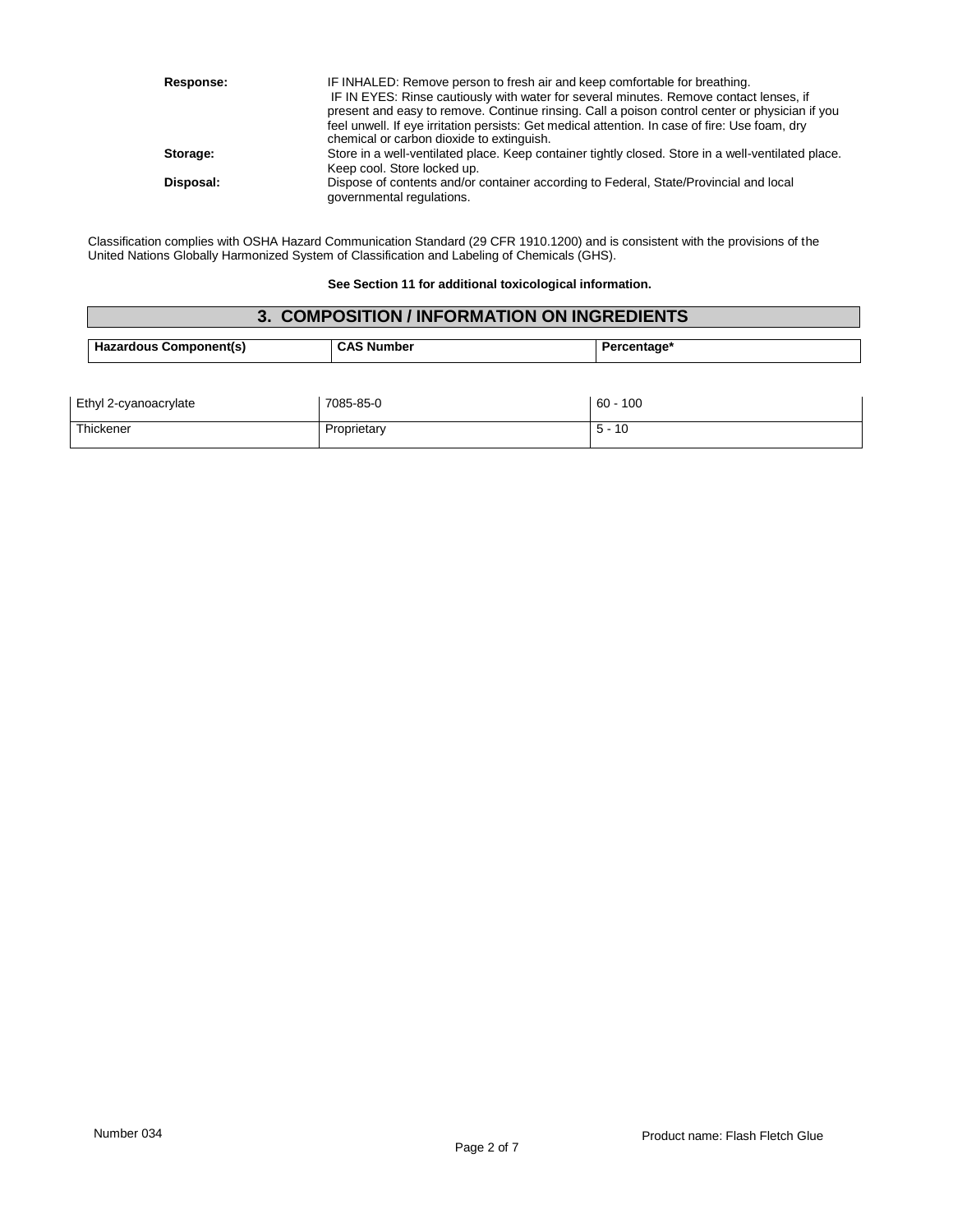\* Exact percentage is a trade secret. Concentration range is provided to assist users in providing appropriate protections.

|                                         | <b>4. FIRST AID MEASURES</b>                                                                                                                                                                                                                                                                                                                                                                                                                                                                                                                                     |
|-----------------------------------------|------------------------------------------------------------------------------------------------------------------------------------------------------------------------------------------------------------------------------------------------------------------------------------------------------------------------------------------------------------------------------------------------------------------------------------------------------------------------------------------------------------------------------------------------------------------|
| Inhalation:                             | Move to fresh air. If not breathing, give artificial respiration. If breathing is<br>difficult, give oxygen. Get medical attention.                                                                                                                                                                                                                                                                                                                                                                                                                              |
| Skin contact:                           | Do not pull bonded skin apart. Soak in warm soapy water. Gently peel apart<br>using a blunt instrument. If skin is burned due to the rapid generation of heat<br>by a large drop, seek medical attention. If lips are bonded, apply warm water<br>to the lips and encourage wetting and pressure from saliva in mouth. Peel or<br>roll lips apart. Do not pull lips apart with direct opposing force.                                                                                                                                                            |
| Eye contact:                            | Immediately flush with plenty of water for at least 15 minutes. Get medical<br>attention. If eyelids are bonded closed, release eyelashes with warm water by<br>covering with a wet pad. Do not force eye open. Cyanoacrylate will bond to<br>eye protein and will cause a lachrymatory effect which will help to debond the<br>adhesive. Keep eye covered until debonding is complete, usually within 1-3<br>days. Medical attention should be sought in case solid particles of polymerized<br>cyanoacrylate trapped behind the eyelid caused abrasive damage. |
| Ingestion:                              | Ensure breathing passages are not obstructed. The product will polymerize<br>rapidly and bond to the mouth making it almost impossible to swallow. Saliva<br>will separate any solidified product in several hours. Prevent the patient from<br>swallowing any separated mass.                                                                                                                                                                                                                                                                                   |
| Symptoms:                               | See Section 11.                                                                                                                                                                                                                                                                                                                                                                                                                                                                                                                                                  |
| Notes to physician:                     | Surgery is not necessary to separate accidentally bonded tissues. Experience<br>has shown that bonded tissues are best treated by passive, non-surgical first<br>aid. If rapid curing has caused thermal burns they should be treated<br>symptomatically after adhesive is removed.                                                                                                                                                                                                                                                                              |
|                                         | <b>5. FIRE FIGHTING MEASURES</b>                                                                                                                                                                                                                                                                                                                                                                                                                                                                                                                                 |
| <b>Extinguishing media:</b>             | Water spray (fog), foam, dry chemical or carbon dioxide.                                                                                                                                                                                                                                                                                                                                                                                                                                                                                                         |
| <b>Special firefighting procedures:</b> | Wear a self-contained breathing apparatus with a full face piece operated in<br>pressure-demand or other positive pressure mode.                                                                                                                                                                                                                                                                                                                                                                                                                                 |
| Unusual fire or explosion hazards:      | None                                                                                                                                                                                                                                                                                                                                                                                                                                                                                                                                                             |
| Hazardous combustion products:          | Trace amounts of toxic and/or irritating fumes may be released and the use of<br>breathing apparatus is recommended.                                                                                                                                                                                                                                                                                                                                                                                                                                             |

# **6. ACCIDENTAL RELEASE MEASURES**

**Use personal protection recommended in Section 8, isolate the hazard area and deny entry to unnecessary and unprotected personnel.**

| <b>Environmental precautions:</b> | Ventilate area. Do not allow product to enter sewer or waterways.                                                                                                                                                                                          |
|-----------------------------------|------------------------------------------------------------------------------------------------------------------------------------------------------------------------------------------------------------------------------------------------------------|
| Clean-up methods:                 | Do not use cloths for mopping up. Flood with water to complete polymerization<br>and scrape off the floor. Cured material can be disposed of as non-hazardous<br>waste. Refer to Section 8 "Exposure Controls / Personal Protection" prior to<br>clean up. |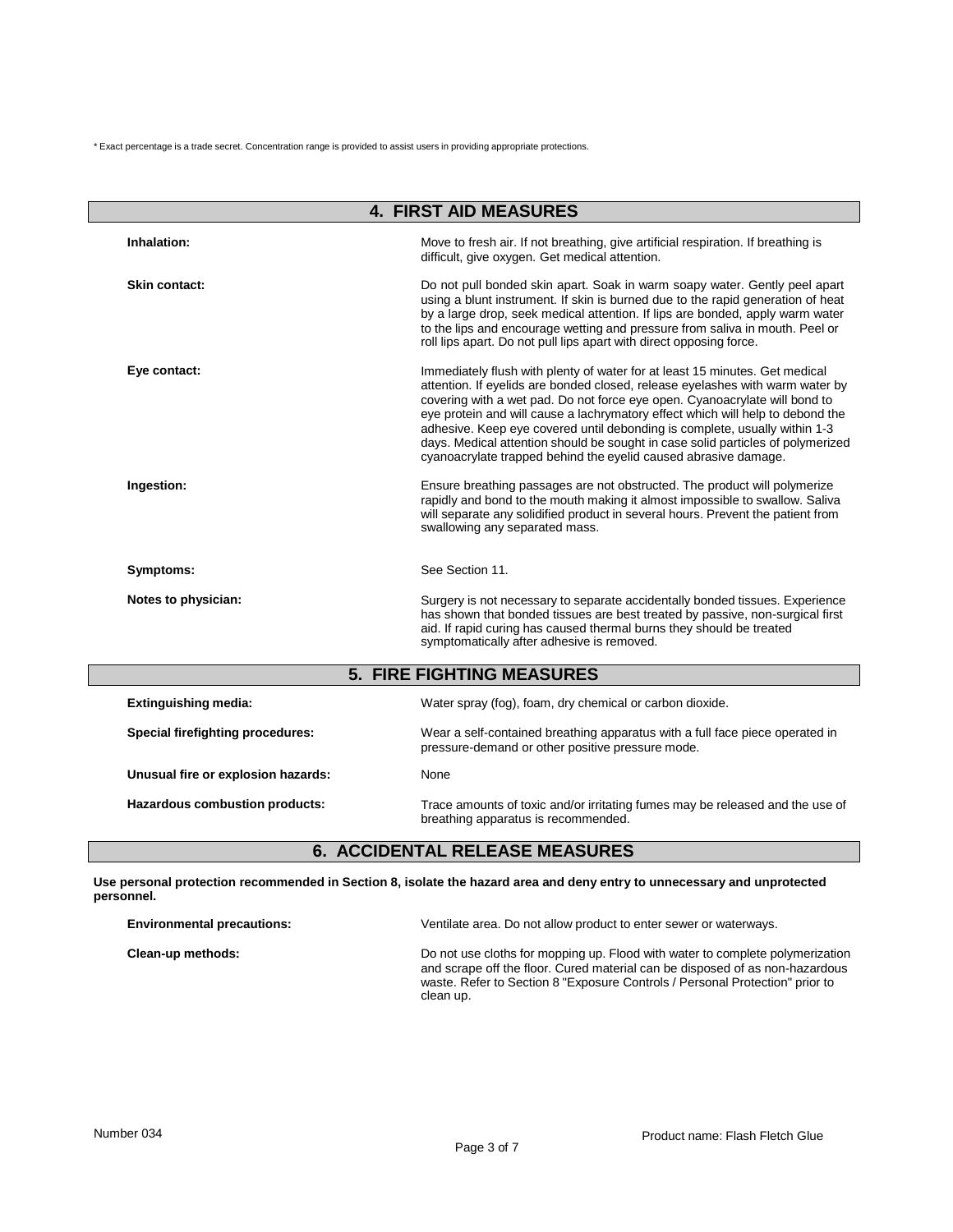## **7. HANDLING AND STORAGE**

Handling: **Handling: Prevent contact with eyes, skin and clothing.** Do not breathe vapor and mist. Wash thoroughly after handling. Avoid contact with fabric or paper goods. Contact with these materials may cause rapid polymerization which can generate smoke and strong irritating vapors, and cause thermal burns.

**Storage:** For safe storage, store between 0 °C (32°F) and 10 °C (50°F) Keep in a cool, well ventilated area away from heat, sparks and open flame. Keep container tightly closed until ready for use.

### **8. EXPOSURE CONTROLS / PERSONAL PROTECTION**

**Employers should complete an assessment of all workplaces to determine the need for, and selection of, proper exposure controls and protective equipment for each task performed.**

| Hazardous Component(s) | <b>ACGIH TLV</b> | <b>OSHA PEL</b> | <b>AIHA WEEL</b> | OTHER |
|------------------------|------------------|-----------------|------------------|-------|
| Ethyl 2-cvanoacrylate  | 0.2 ppm TWA      | None            | None             | None  |
| Thickener              | None             | None            | None             | None  |
|                        |                  |                 |                  |       |

**Engineering controls:** Use positive down-draft exhaust ventilation if general ventilation is insufficient to maintain vapor concentration below established exposure limits.

**Respiratory protection:** Use NIOSH approved respirator if there is potential to exceed exposure limit(s).

**Eye/face protection:** Safety goggles or safety glasses with side shields. Full face protection should Safety and Safety goggles or safety glasses with side shields. Full face protection should be used if the potential for splashing or spraying of product exists.

**Skin protection:** Use nitrile gloves and aprons as necessary to prevent contact. Do not use PVC, nylon or cotton.

## **9. PHYSICAL AND CHEMICAL PROPERTIES**

**Physical state:** Liquid **Color:** Colorless, Transparent<br> **Color:** Color Color: Color Color: Color: Color: Color: Color: Color: Color: Color: Color: Color: Color: Color: Color: Color: Color: Color: Color: Color: Color: Color: Color: Color: Color: **Odor** threshold: 1 - 2 ppm **pH:**<br> **Vapor pressure:**<br>
Vapor pressure:<br>  $\leq 0.2 \text{ mm h}$ g **Vapor pressure:**<br>Boiling point/range: **Melting** point/ range: **Specific gravity:** 1.05<br> **Vapor density:** 2.05 **Vapor density:**<br> **Flash point:**<br> **SO** - 93 °C (176°) **Flammable/Explosive limits - lower:** Not determined<br> **Flammable/Explosive limits - upper:** Not determined **Flammable/Explosive limits - upper:** Not determined<br> **Autoignition temperature:** 485 °C (905°F) **Autoignition temperature:** 485 °C (905 °F)<br> **Evaporation rate:** Not applicable **Evaporation rate:**<br>Solubility in water: **Partition coefficient (n-octanol/water):**<br>VOC content: **Viscosity:**<br> **Decomposition temperature:**<br> **Decomposition temperature:**<br> **Not available. Decomposition temperature:** 

**Odor:** Sharp, Irritating **Boiling point/range:** > 149 °C (> 300.2 °F) **Flash point:** 80 - 93 °C (176°F - 199.4 °F) Tagliabue closed cup Polymerises in presence of water.<br>Not applicable **VOC content:** < 2 %; < 20 g/l (California SCAQMD Method 316B) (Estimated)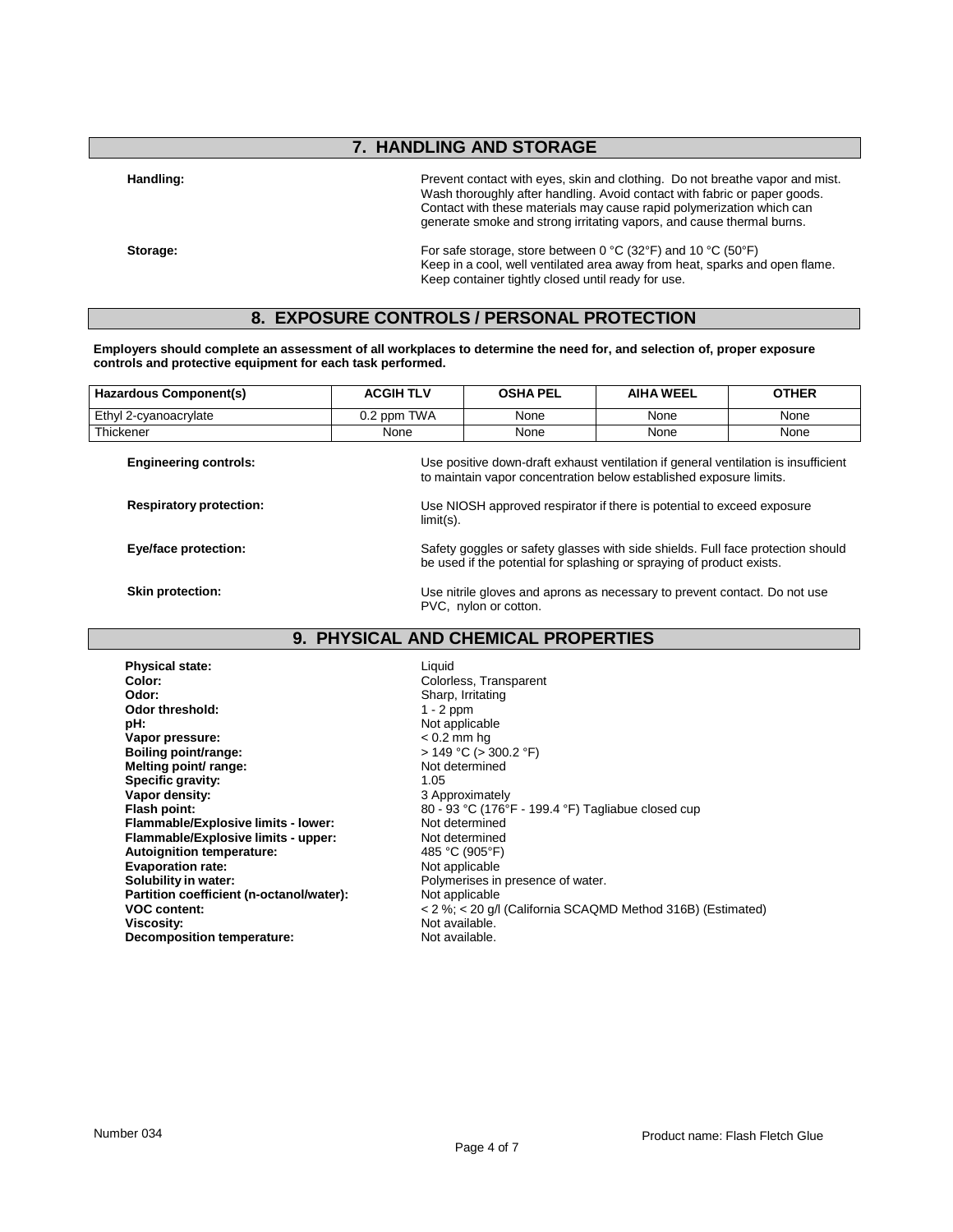| <b>10. STABILITY AND REACTIVITY</b>  |                                                                                                       |  |  |
|--------------------------------------|-------------------------------------------------------------------------------------------------------|--|--|
| Stability:                           | Stable under recommended storage conditions.                                                          |  |  |
| <b>Hazardous reactions:</b>          | Rapid exothermic polymerization will occur in the presence of water, amines, alkalis and<br>alcohols. |  |  |
| Hazardous decomposition<br>products: | None                                                                                                  |  |  |
| Incompatible materials:              | Water, amines, alkalis and alcohols.                                                                  |  |  |
| <b>Reactivity:</b>                   | Not available.                                                                                        |  |  |
| <b>Conditions to avoid:</b>          | Spontaneous polymerization.                                                                           |  |  |
| <b>11. TOXICOLOGICAL INFORMATION</b> |                                                                                                       |  |  |
| <b>Relevant routes of exposure:</b>  | Skin, Inhalation, Eyes                                                                                |  |  |

### **Potential Health Effects/Symptoms**

| Inhalation:          | May cause respiratory tract irritation. Exposure to vapors above the established exposure limit<br>results in respiratory irritation, which may lead to difficulty in breathing and tightness in the<br>chest.                                                                                                                                                                                                                                                                                                                                                                 |
|----------------------|--------------------------------------------------------------------------------------------------------------------------------------------------------------------------------------------------------------------------------------------------------------------------------------------------------------------------------------------------------------------------------------------------------------------------------------------------------------------------------------------------------------------------------------------------------------------------------|
| <b>Skin contact:</b> | May cause skin irritation. Bonds skin in seconds. May cause skin irritation. Cyanoacrylates<br>have been reported to cause allergic reaction but due to rapid polymerization at the skin<br>surface, an allergic response is rare. Cyanoacrylates have been reported to cause allergic<br>reaction but due to rapid polymerization at the skin surface, an allergic response is rare.<br>Cyanoacrylates generate heat on solidification. In rare circumstances a large drop will burn the<br>skin. Cured adhesive does not present a health hazard even if bonded to the skin. |
| Eye contact:         | Irritating to eyes. Causes excessive tearing. Eyelids may bond.                                                                                                                                                                                                                                                                                                                                                                                                                                                                                                                |
| Ingestion:           | Not expected to be harmful by ingestion. Rapidly polymerizes (solidifies) and bonds in mouth. It<br>is almost impossible to swallow.                                                                                                                                                                                                                                                                                                                                                                                                                                           |

| <b>Hazardous Component(s)</b> | LD50s and LC50s | Immediate and Delayed Health Effects |
|-------------------------------|-----------------|--------------------------------------|
| Ethyl 2-cvanoacrylate         | None            | Irritant, Allergen, Respiratory      |
| Thickener                     | None            | Irritant                             |

| Hazardous Component(s) | <b>NTP Carcinogen</b> | <b>IARC Carcinogen</b> | <b>OSHA Carcinogen</b><br>(Specifically Regulated) |
|------------------------|-----------------------|------------------------|----------------------------------------------------|
| Ethyl 2-cyanoacrylate  | No                    | No                     | No                                                 |
| Thickener              | No                    | No                     | No                                                 |

# **12. ECOLOGICAL INFORMATION**

**Ecological information:** Not available.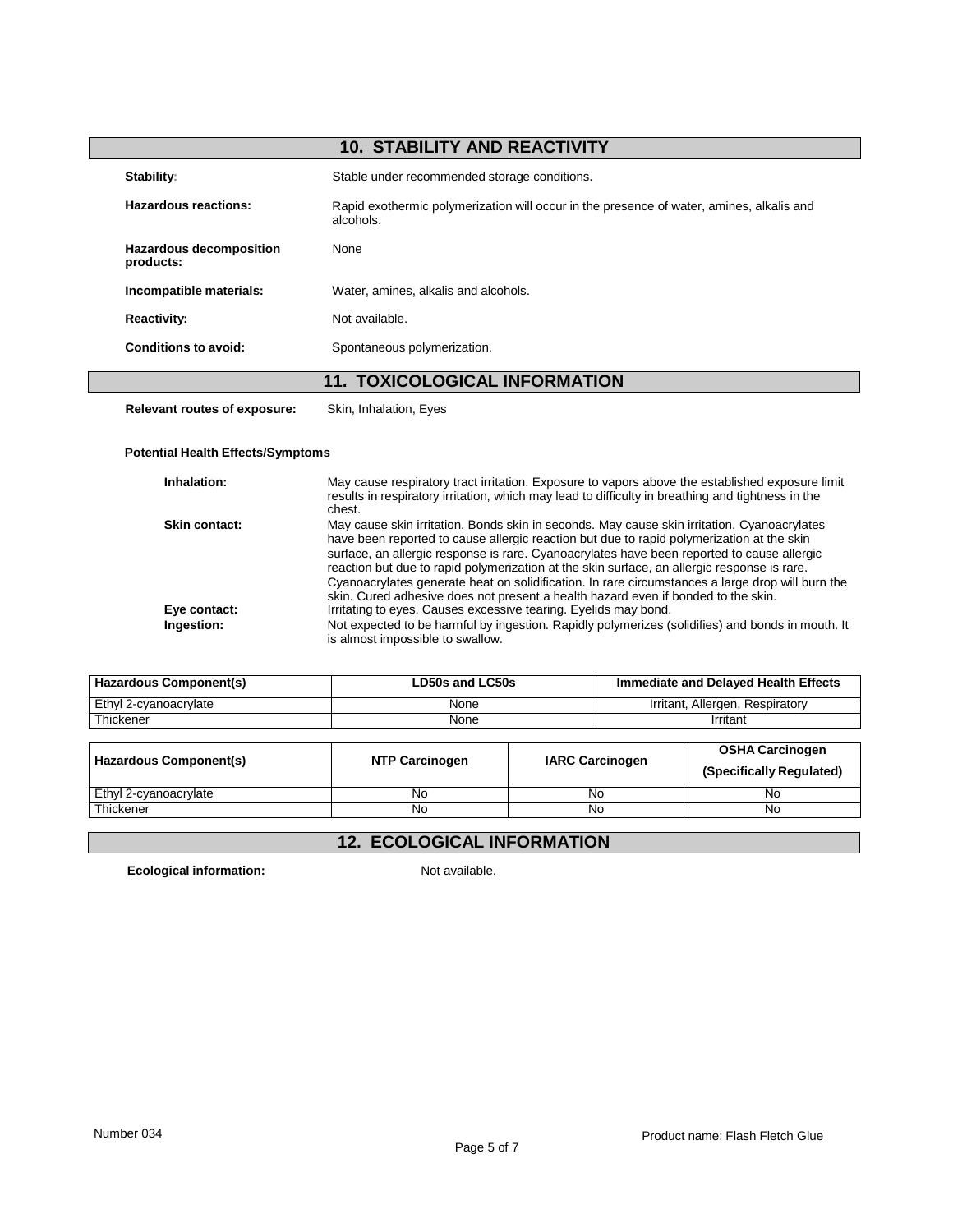| <b>13. DISPOSAL CONSIDERATIONS</b>                                                                                                                                                 |                                                                                                                                                                                                               |
|------------------------------------------------------------------------------------------------------------------------------------------------------------------------------------|---------------------------------------------------------------------------------------------------------------------------------------------------------------------------------------------------------------|
| Information provided is for unused product only.                                                                                                                                   |                                                                                                                                                                                                               |
| Recommended method of disposal:                                                                                                                                                    | Follow all local, state, federal and provincial regulations for disposal.                                                                                                                                     |
| Hazardous waste number:                                                                                                                                                            | Not a RCRA hazardous waste.                                                                                                                                                                                   |
| <b>14. TRANSPORT INFORMATION</b>                                                                                                                                                   |                                                                                                                                                                                                               |
| The transport information provided in this section only applies to the material/formulation itself, and is not specific to any<br>package/configuration.                           |                                                                                                                                                                                                               |
| U.S. Department of Transportation Ground (49 CFR)<br>Proper shipping name:<br>Hazard class or division:<br>Identification number:<br>Packing group:                                | Combustible liquid, n.o.s. (Cyanoacrylate ester)<br>Combustible Liquid<br>NA 1993<br>Ш                                                                                                                        |
| <b>International Air Transportation (ICAO/IATA)</b><br>Proper shipping name:<br><b>Hazard class or division:</b><br>Identification number:<br>Packing group:<br><b>Exceptions:</b> | Aviation regulated liquid, n.o.s. (Cyanoacrylate ester)<br>9<br><b>UN 3334</b><br>Ш<br>Primary packs containing less than 500ml are unregulated by this mode of<br>transport and may be shipped unrestricted. |
| <b>Water Transportation (IMO/IMDG)</b><br>Proper shipping name:<br>Hazard class or division:<br><b>Identification number:</b><br>Packing group:                                    | Not regulated<br>None<br>None<br>None                                                                                                                                                                         |
| <b>15. REGULATORY INFORMATION</b>                                                                                                                                                  |                                                                                                                                                                                                               |
| <b>United States Regulatory Information</b>                                                                                                                                        |                                                                                                                                                                                                               |
| TSCA 8 (b) Inventory Status:                                                                                                                                                       | All components are listed or are exempt from listing on the Toxic Substances Control Act<br>Inventory.                                                                                                        |
| TSCA 12 (b) Export Notification:<br><b>CERCLA/SARA Section 302 EHS:</b><br><b>CERCLA/SARA Section 311/312:</b><br><b>CERCLA/SARA Section 313:</b>                                  | None above reporting de minimis<br>None above reporting de minimis<br>Immediate Health, Delayed Health, Fire, Reactive<br>None above reporting de minimis                                                     |
| <b>California Proposition 65:</b>                                                                                                                                                  | No California Proposition 65 listed chemicals are known to be present.                                                                                                                                        |

**Canada Regulatory Information**

**CEPA DSL/NDSL Status:** Contains one or more components listed on the Non-Domestic Substances List. All other components are listed on or are exempt from listing on the Domestic Substances List. Components listed on the NDSL must be tracked by all Canadian Importers of Record as required by Environment Canada. They may be imported into Canada in limited quantities. Please contact Regulatory Affairs for additional details.